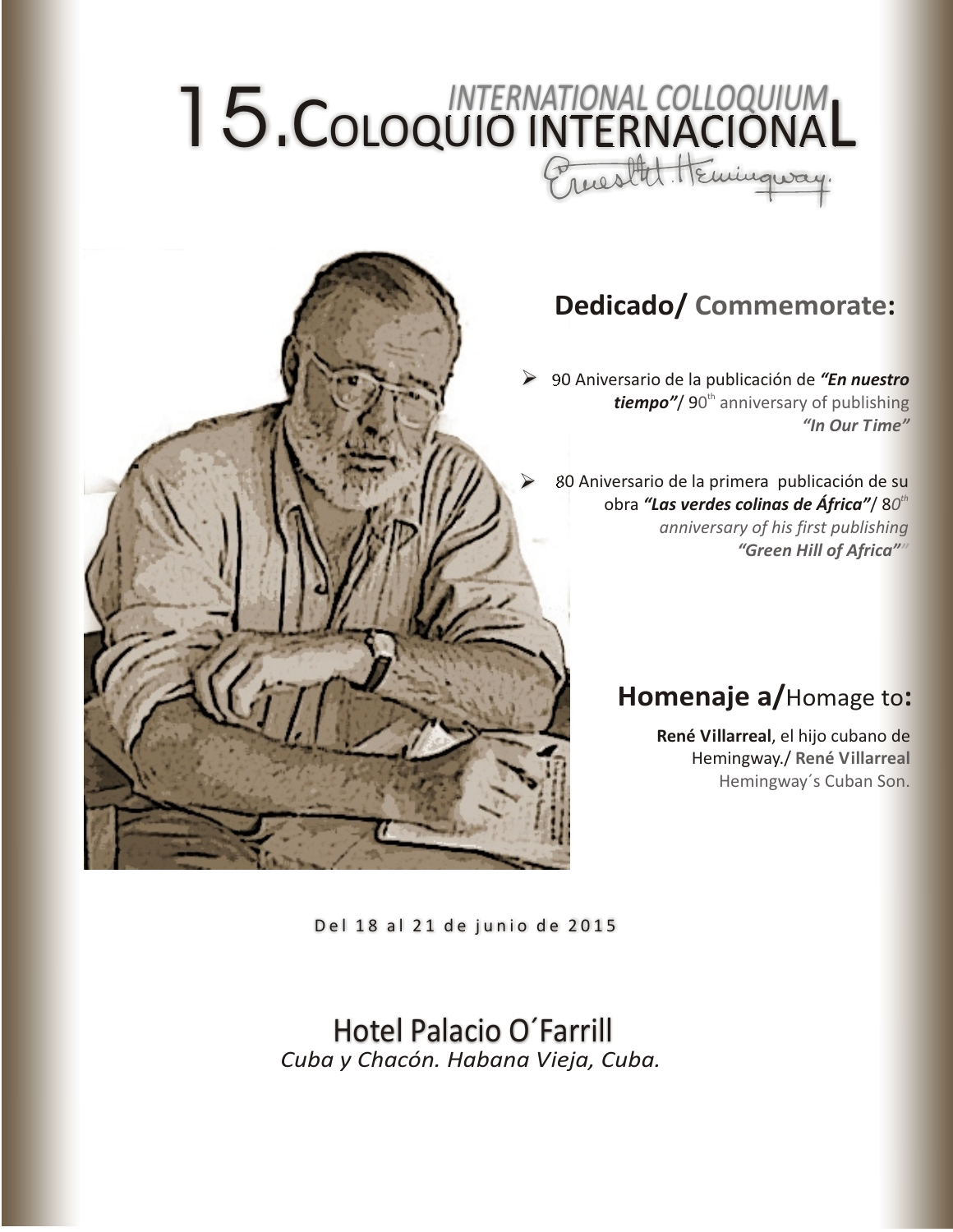|                                      |                                                                                                                                                        | R                         |                     | G | R | M |                                                                                                       |  |
|--------------------------------------|--------------------------------------------------------------------------------------------------------------------------------------------------------|---------------------------|---------------------|---|---|---|-------------------------------------------------------------------------------------------------------|--|
|                                      |                                                                                                                                                        |                           |                     |   |   |   |                                                                                                       |  |
|                                      |                                                                                                                                                        |                           | Jueves/Thursday 18. |   |   |   |                                                                                                       |  |
| $9:00$ am.                           | Acreditación / Registration.                                                                                                                           |                           |                     |   |   |   |                                                                                                       |  |
| 10:00 am.                            |                                                                                                                                                        |                           |                     |   |   |   | Apertura del evento. Palabras de bienvenida a cargo de la Presidenta del Consejo Nacional de          |  |
|                                      | Cultural Heritage, MSc. Gladys Collazo Usallán.                                                                                                        |                           |                     |   |   |   | Patrimonio Cultural / Opening Session. Welcome speech by President of the National Council of         |  |
| $10:10$ am.                          | Homenaje a René Villarreal, el hijo cubano de Hemingway / Homage to Rene Villarreal,                                                                   |                           |                     |   |   |   |                                                                                                       |  |
|                                      | Hemingway's Cuban Son.                                                                                                                                 |                           |                     |   |   |   |                                                                                                       |  |
| 10:20 am.                            | Mil rostros en la vida de Papa Hemingway / One Thousand Faces in Papa Hemingway's Life.                                                                |                           |                     |   |   |   |                                                                                                       |  |
|                                      |                                                                                                                                                        |                           |                     |   |   |   | Presentación del libro "El ultimo león". Prof. Lic. Ricardo Koon / Presentation of the book "The Last |  |
|                                      | Lion". Prof. Ricardo Koon.                                                                                                                             |                           |                     |   |   |   |                                                                                                       |  |
| $11:10$ am.                          | Ernest Hemingway en sus tiempos: Creciendo en Oak Park, Illinois / Ernest Hemingway in His Time:                                                       |                           |                     |   |   |   |                                                                                                       |  |
| $11:35$ am.                          | Growing Up in Oak Park, Illinois. Dr. Terence M. Hammer.<br>Receso / Coffee Break.                                                                     |                           |                     |   |   |   |                                                                                                       |  |
| 12:05 pm.                            |                                                                                                                                                        |                           |                     |   |   |   | "Hemingway Der Dichter. Cercanía a su temprana producción poética (1921-1923)"/ "Hemingway            |  |
|                                      | Der Dichter. An Approach to His Early Poetry. Carlos A. Peón Casas.                                                                                    |                           |                     |   |   |   |                                                                                                       |  |
| 12:40 pm.                            |                                                                                                                                                        |                           |                     |   |   |   | "Hemingway, Nietzsche y oficio" / "Hemingway, Nietzsche and Craftsmanship". Peter Hays.               |  |
| $1:20$ pm.                           | Almuerzo / Lunch.                                                                                                                                      |                           |                     |   |   |   | Departamento de Inglés, Universidad de California / English Department. University of California.     |  |
| $2:20 \,\mathrm{pm}.$                | Seguimiento a las huellas parietales de Ernest Hemingway en Finca Vigía / Following Ernest                                                             |                           |                     |   |   |   |                                                                                                       |  |
|                                      | Hemingway's Mural Prints in Finca Vigía. Lic. Elisa Serrano González.                                                                                  |                           |                     |   |   |   |                                                                                                       |  |
| 3:00 pm.                             | En busca de "lo real": Reconsideración del "Estilo de Hemingway" / In Search of "the Real Thing":                                                      |                           |                     |   |   |   |                                                                                                       |  |
|                                      |                                                                                                                                                        |                           |                     |   |   |   | Rethinking "The Hemingway Style". Dr. Jace Gatzemeyer. Universidad del Estado de Pensilvania /        |  |
| 4:00 pm.                             | The Pennsylvania State University.<br>Visita a La Bodeguita del Medio y al Bar-Restaurante Floridita / Visit to La Bodeguita del Medio and             |                           |                     |   |   |   |                                                                                                       |  |
|                                      | Floridita Bar-Restaurant.                                                                                                                              |                           |                     |   |   |   |                                                                                                       |  |
| $6:00 \,\mathrm{pm}$ .               | Encuentro Organizaciones Hemingway / Meeting of Hemingway Organizations. Finca Vigía.                                                                  |                           |                     |   |   |   |                                                                                                       |  |
|                                      |                                                                                                                                                        |                           |                     |   |   |   |                                                                                                       |  |
|                                      |                                                                                                                                                        |                           |                     |   |   |   |                                                                                                       |  |
|                                      |                                                                                                                                                        | <b>Viernes/Friday 19.</b> |                     |   |   |   |                                                                                                       |  |
| $9:00$ am.                           | La ética de la vida deportiva en la novela Fiesta de Ernest Hemingway / The Ethics of the Sporting                                                     |                           |                     |   |   |   |                                                                                                       |  |
|                                      | Life in Hemingway's The Sun Also Rises. Russell Reising. Profesor de Literatura y Cultura                                                              |                           |                     |   |   |   |                                                                                                       |  |
|                                      | Americana. Universidad de Toledo, Ohio / Professor of American Literature and Culture. University                                                      |                           |                     |   |   |   |                                                                                                       |  |
|                                      | of Toledo, Ohio.                                                                                                                                       |                           |                     |   |   |   |                                                                                                       |  |
| $9:35$ am                            | Un esfuerzo conjunto para la preservación del legado cubano de Hemingway / A Joint Effort to                                                           |                           |                     |   |   |   |                                                                                                       |  |
|                                      | Preserve Hemingway's Cuban Legacy. Mary Jo Adams, Directora Ejecutiva de la Fundación Finca                                                            |                           |                     |   |   |   |                                                                                                       |  |
|                                      | Vigía, Estados Unidos y Ada Rosa Alfonso Rosales, Directora Museo Ernest Hemingway / Executive                                                         |                           |                     |   |   |   | Director, Finca Vigia Foundation, United States and Director Ernest Hemingway Museum.                 |  |
| $10:10$ am.                          | El dulce encanto de Las verdes colinas de África / The Sweet Charm of the Green Hills of Africa.                                                       |                           |                     |   |   |   |                                                                                                       |  |
|                                      | Jorge Santos Caballero.                                                                                                                                |                           |                     |   |   |   |                                                                                                       |  |
| 10:35 am.                            | Presentación del libro "Hemingway: ese desconocido"/ Presentation of the book: "Hemingway,                                                             |                           |                     |   |   |   |                                                                                                       |  |
|                                      | that Stranger". Enrique Cirules.                                                                                                                       |                           |                     |   |   |   |                                                                                                       |  |
| 11:00 am.<br>11:30 am.               | Receso/Coffee Break.<br>Hemingway y Martha Gellhorn: En el amor y en la guerra. / Hemingway and Martha Gellhorn: In                                    |                           |                     |   |   |   |                                                                                                       |  |
|                                      | Love and War. Prof. Sandra Spanier. Universidad del Estado de Pensilvania / Professor,                                                                 |                           |                     |   |   |   |                                                                                                       |  |
|                                      | Pennsylvania State University.                                                                                                                         |                           |                     |   |   |   |                                                                                                       |  |
| 12:05 pm.                            | La producción literaria de Hemingway: Silencio y encanto / Hemingway's Literary Production:                                                            |                           |                     |   |   |   |                                                                                                       |  |
|                                      | Silence and Charm. Miriam Mandel.                                                                                                                      |                           |                     |   |   |   |                                                                                                       |  |
| 12:40 pm.                            | Una paz aparte: Testimonio narrativo de "En nuestro tiempo" de Hemingway / A Separate                                                                  |                           |                     |   |   |   | Peace: Narrative Witnessing in Hemingway's "In Our Time". Krista Quesenberry. Universidad del         |  |
|                                      | Estado de Pensilvania / Pennsylvania State University.                                                                                                 |                           |                     |   |   |   |                                                                                                       |  |
| $1:00$ pm.                           | Almuerzo / Lunch.                                                                                                                                      |                           |                     |   |   |   |                                                                                                       |  |
| $2:00$ pm.                           | Presentación del documental "Hemingway II" / Presentation of Documentary "Hemingway II".                                                               |                           |                     |   |   |   |                                                                                                       |  |
| $2:40 \,\mathrm{pm}$ .<br>$3:15$ pm. | "El asesino gigante" / "The Giant Killer". Wally Collins.<br>Ernest Hemingway y la Biblioteca Comunitaria de Ketchum, Idaho / Ernest Hemingway and the |                           |                     |   |   |   |                                                                                                       |  |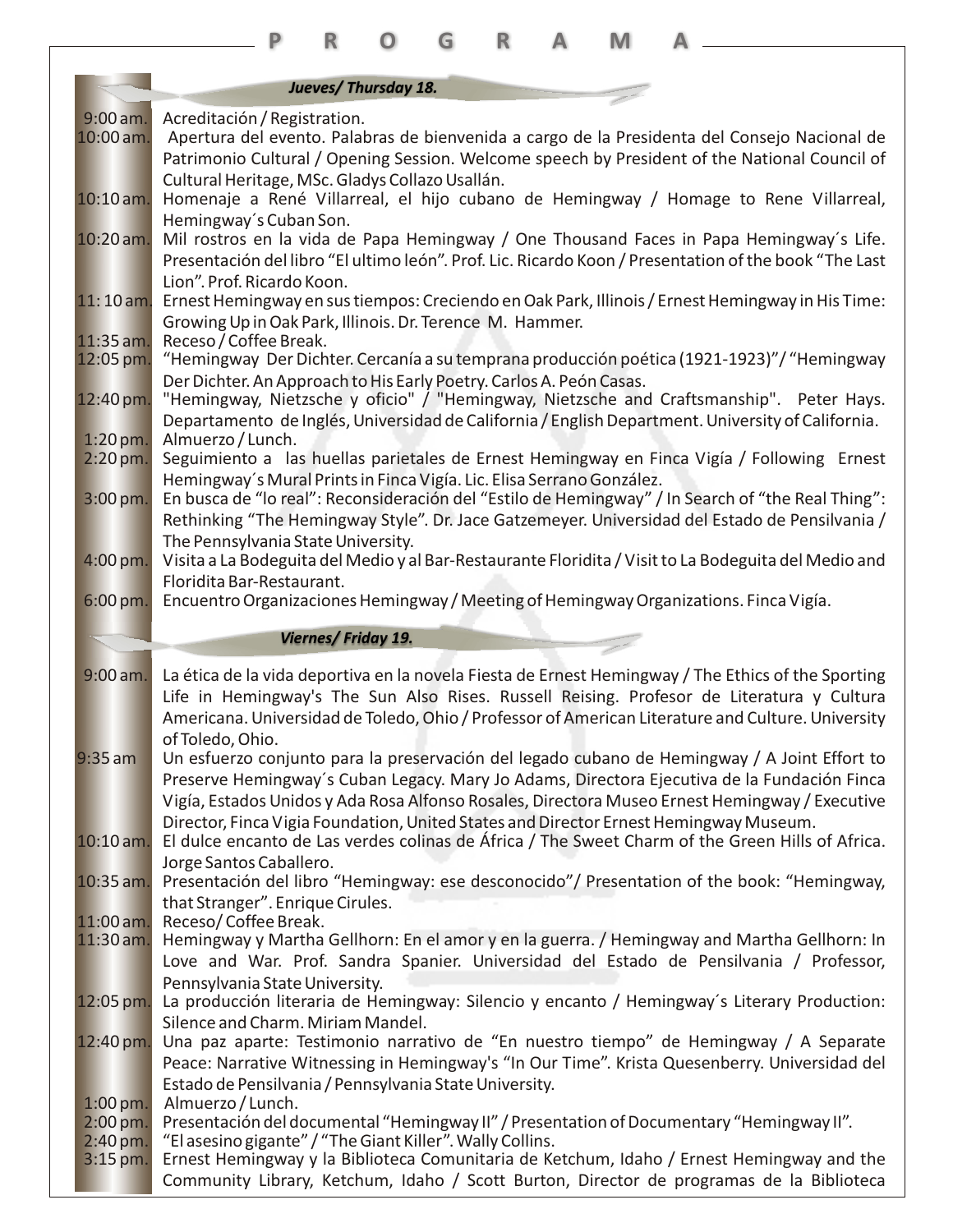| 5:00 pm.                              | Comunitaria deKetchum, Idaho / Programs Manager at the Community Library in Ketchum, Idaho.<br>Visita al Bar Sloppy Joe / Visit to Sloppy Joe's Bar.                                                                                                                                                                                                                                                                           |
|---------------------------------------|--------------------------------------------------------------------------------------------------------------------------------------------------------------------------------------------------------------------------------------------------------------------------------------------------------------------------------------------------------------------------------------------------------------------------------|
|                                       | Sábado/ Saturday 20.                                                                                                                                                                                                                                                                                                                                                                                                           |
| $9:00$ am.<br>9:35 am.<br>$10:10$ am. | Hemingway, pelotaris y también mujeres / Hemingway, Pelotaris and Also Women. Carmen Fournier.<br>Hemingway en Sun Valley, Idaho / Hemingway in Sun Valley, Idaho. Jim Jaquet.<br>Ernest Hemingway, de periodista a escritor. Tres relatos / Ernest Hemingway, From Journalist to Writer.<br>Three Stories. Chavely Villariño Ferrer.                                                                                          |
| $10:40$ am.                           | Contextos del Nick Adams de Hemingway / Contexts for Hemingway's Nick Adams. Ronald Schleifery<br>and Joshua Nelson.                                                                                                                                                                                                                                                                                                           |
| $11:25$ am.<br>12:00 am.<br>12:35pm.  | Receso / Coffee Break.<br>El Key West de Ernest Hemingway / The Key West of Ernest Hemingway. Dr. Brewster Chamberlin.<br>Hemingway y la cuestión de los manilos en la pesca de agujas en Cuba / Hemingway and the Issue of<br>Manila Workers in Marlin Fishing in Cuba. Ismael León Almeida. Escritor y bloguero / Writer and blogger.                                                                                        |
| 1:00 pm.<br>$2:00$ pm.                | Almuerzo / Lunch.<br>Hemingway, Hotchner: Cuba y Finca Vigía / Hemingway, Hotchner: Cuba and Finca Vigía. Lic. Gladys<br>Rodríguez Ferrero.                                                                                                                                                                                                                                                                                    |
| 2:35 pm.                              | Algunas consideraciones sobre apreciaciones de la obra "Por quien doblan las campanas" y de su autor<br>Ernest Hemingway / Considerations on "For Whom the Bell Tolls" and its author Ernest Hemingway.<br>Dr. Víctor Pina Tabío.                                                                                                                                                                                              |
| $2:40$ pm.                            | Hemingway y la guerra: Advertencias potenciales para el mundo globalizado de hoy / Hemingway on<br>War: Potent Warnings for Today's Globalized World. Dr. Margaret B. Crosby - Arnold, PhD.                                                                                                                                                                                                                                    |
| 5:00 pm.                              | Visita a Cojímar / Visit to Cojímar. / Ofrenda Floral en el Monumento a Hemingway/Flower offering at<br>Hemingway's Monument / Visita al Restaurante Las Terrazas de Cojímar/ Visit to Las Terrazas de Cojímar<br>Restaurant.                                                                                                                                                                                                  |
|                                       | Domingo/Sunday 21.                                                                                                                                                                                                                                                                                                                                                                                                             |
|                                       |                                                                                                                                                                                                                                                                                                                                                                                                                                |
|                                       |                                                                                                                                                                                                                                                                                                                                                                                                                                |
| $9:35$ am.                            | 9:00 am. Hemingway el adolescente / The Adolescent Hemingway. Dr. Nancy W. Sindelar. Fundación Hemingway<br>de Oak Park / Hemingway Foundation, Oak Park.<br>Características de las artes plásticas y decorativas en el hogar de Ernest Hemingway / Featuring the Fine                                                                                                                                                         |
| $10:15$ am.                           | and Decorative Arts of the House. Dr. Michael Connors.<br>El divorcio Hemingway-Pfeiffer / The Hemingway-Pfeiffer Divorce Process. Lic. Tatiana Mena Acosta.<br>10:40 am. Detrás del telón: Investigación y hallazgos del Proyecto Cartas de Hemingway / Behind the Scenes:<br>Research and Discoveries at the Hemingway Letters Project. Mike Hart. Universidad del Estado de<br>Pensilvania / Pennsylvania State University. |
| $11:20$ am.<br>$11:50$ am.            | Receso / Coffee Break.<br>"Hemingway, Alberti y Numancia" / "Hemingway, Alberti and Numantia". Douglas LaPrade. Profesor de                                                                                                                                                                                                                                                                                                    |
| 12:30 pm.                             | la Universidad Panamericana de Texas / Professor, University of Texas-Pan American.<br>Proyecto de Archivos Digitales para anotaciones en la colección de los libros de Ernest Hemingway/The<br>Hemingway DAPTA (Digital Archive Project for Text Annotations) in FincaVigia, Cuba. Prof. Hideo<br>Yanagisawa. Universidad de Meijo. Japón / University of Meijo, Japan.                                                       |
| $1:00$ pm.<br>$3:00$ pm.              | Almuerzo / Lunch.<br>Visita a Finca Vigía / Visit to Finc a Vigía.<br>Clausura del evento / Closure.<br>Entrega de la Distinción Finca Vigía / Presentation of Finca Vigia Award.<br>Brindis de despedida / Farewell cocktail.                                                                                                                                                                                                 |
|                                       |                                                                                                                                                                                                                                                                                                                                                                                                                                |
|                                       |                                                                                                                                                                                                                                                                                                                                                                                                                                |
|                                       |                                                                                                                                                                                                                                                                                                                                                                                                                                |
|                                       |                                                                                                                                                                                                                                                                                                                                                                                                                                |